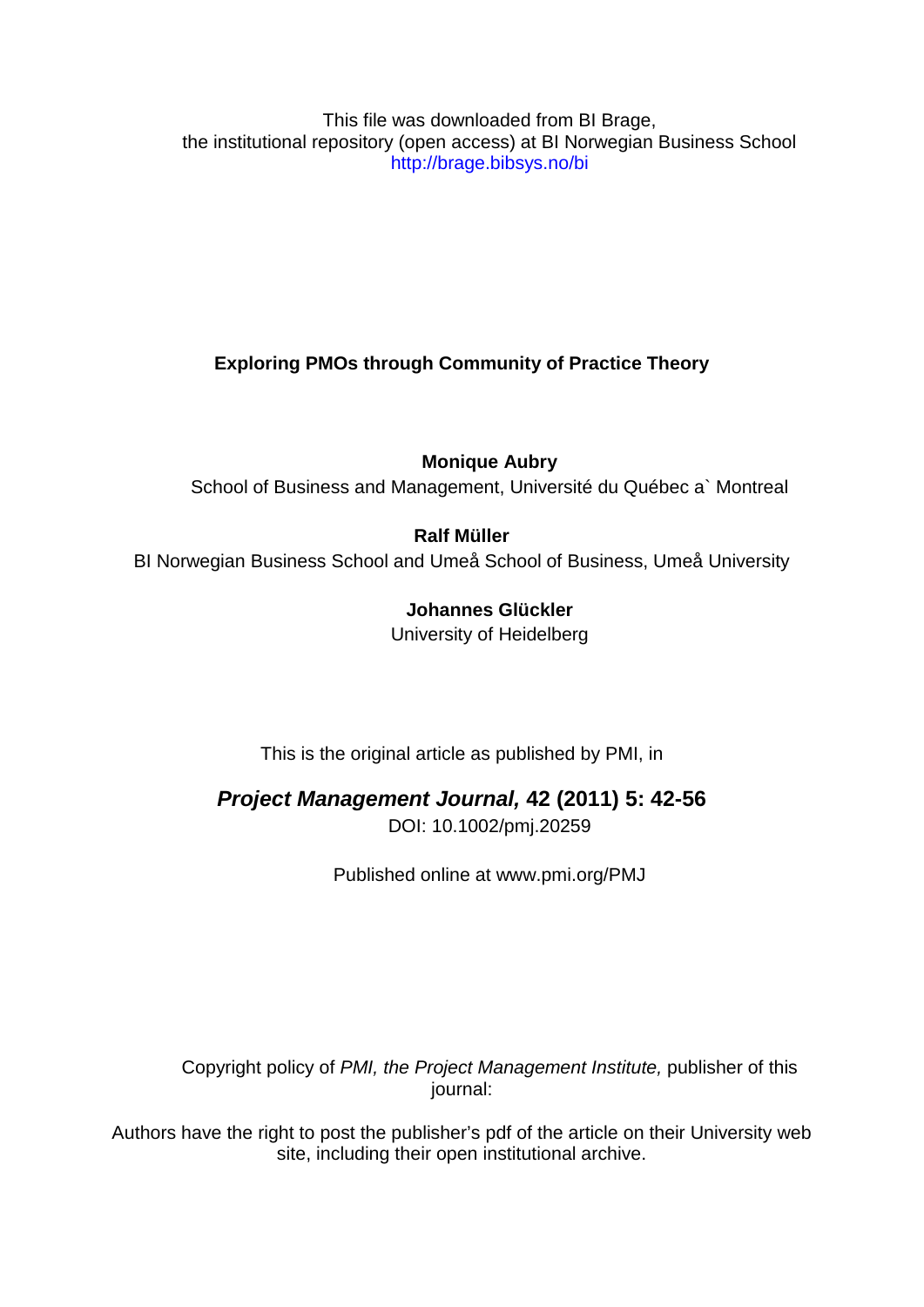*Monique Aubry, School of Business and Management, Department of Business and Technology, Université du Québec à Montréal, Montreal, Quebec, Canada Ralf Müller, Umeå School of Business, Sweden Department of Business Administration, Umeå University, Umeå, Sweden; BI Norwegian Business School, Department of Leadership and Organizational Behaviour, Oslo, Norway Johannes Glückler, Institute of Geography, University of Heidelberg, Heidelberg, Germany*

# ABSTRACT ■

 $[15pt] \begin{tabular}{|c|c|c|c|c|} \hline \multicolumn{1}{|c|}{\textbf{A} & \textbf{D} & \textbf{D} & \textbf{D} & \textbf{D} & \textbf{D} & \textbf{D} & \textbf{D} & \textbf{D} & \textbf{D} & \textbf{D} & \textbf{D} & \textbf{D} & \textbf{D} & \textbf{D} & \textbf{D} & \textbf{D} & \textbf{D} & \textbf{D} & \textbf{D} & \textbf{D} & \textbf{D} & \textbf{D} & \textbf{D} & \textbf{D} & \textbf{D}$ This article explores project management offices (PMOs) through community of practice theory. Preliminary results from a national health care case study are used to confirm the legitimacy of this approach. Today's knowledgebased economy calls for mechanisms to share knowledge. The issue of making more with less is at stake in order to reuse good practices, support innovative practice, and prevent the reinvention of the wheel. Members of these communities are at the heart of the learning process. The originality of this research is that it sheds light on PMOs in a new theoretical perspective within the field of knowledge management.

KEYWORDS: community of practice theory; PMO; community of PMOs; learning; project management practice.

Project Management Journal, Vol. 42, No. 5, 42–56 © 2011 by the Project Management Institute Published online in Wiley Online Library (wileyonlinelibrary.com). DOI: 10.1002/pmj.20259

# INTRODUCTION ■

**KALL INTERNATE IS TO EXECUTE THE MANUSTER IS DESCRIPTED A TODAY'S knowledge-based economy calls for mechanisms to share knowledge. This is particularly true in the context of internationalization of business where service** organizations to succeed in a highly competitive environment. Today's knowledge-based economy calls for mechanisms to share knowledge. This is particularly true in the context of internationalsupported in multiple countries. This is also true for national companies that compete in a global market. The issue of making more with less is at stake in order to reuse good practices, support innovative practice, and prevent the reinvention of the wheel (Glückler, 2008). For project-based organizations, this represents a major challenge, since projects are temporary organizations (Turner & Müller, 2003). Moreover, projects and project management have come to play a central role in international economic growth (Bredillet, 2007; Bredillet, Ruiz, & Yatim, 2008). Therefore, project-based organizations should be highly concerned about knowledge management. One promising approach is to explore the role of project management offices (PMOs) and communities of PMOs as a locus of learning.

From the project management literature, knowledge management can be presented based on its level of analysis: project or organizational level. Research undertaken at the project level has explored as the main issue the transfer of knowledge from one project to the other. Different perspectives have been taken, including postproject reviews (Williams, 2007), social practices (Bresnen, Edelman, Newell, Scarbrough, & Swan, 2003; Sense & Badham, 2008), and quality management (Kotnour, 2000). At the organizational level, Bredillet (2004) proposed an overview on knowledge management, organizational learning, and learning organizations. Other research has drawn attention to particular perspectives such as human resource management (Bellini & Canonico, 2008; Keegan & Turner, 2001) and the role of non-financial capital (Arthur, DeFillippi, & Jones, 2001). Some authors have looked at knowledge sharing between industries (Fernie, Green, Weller, & Newcombe, 2003), while others have examined the methods to capture and validate relevant knowledge (Abril & Müller, 2009).

Based on the PMO definition, many entities fall under the categorization that leads to the coexistence of multiple competing PMOs, particularly in large organizations. PMOs are not autonomous or isolated units within an organization but they are frequently intertwined with other PMOs in the same corporation. This is in line with results from a recent research showing an increase in the interdependencies between PMOs after a PMO structural change (Aubry, Müller, Hobbs, & Blomquist, 2009).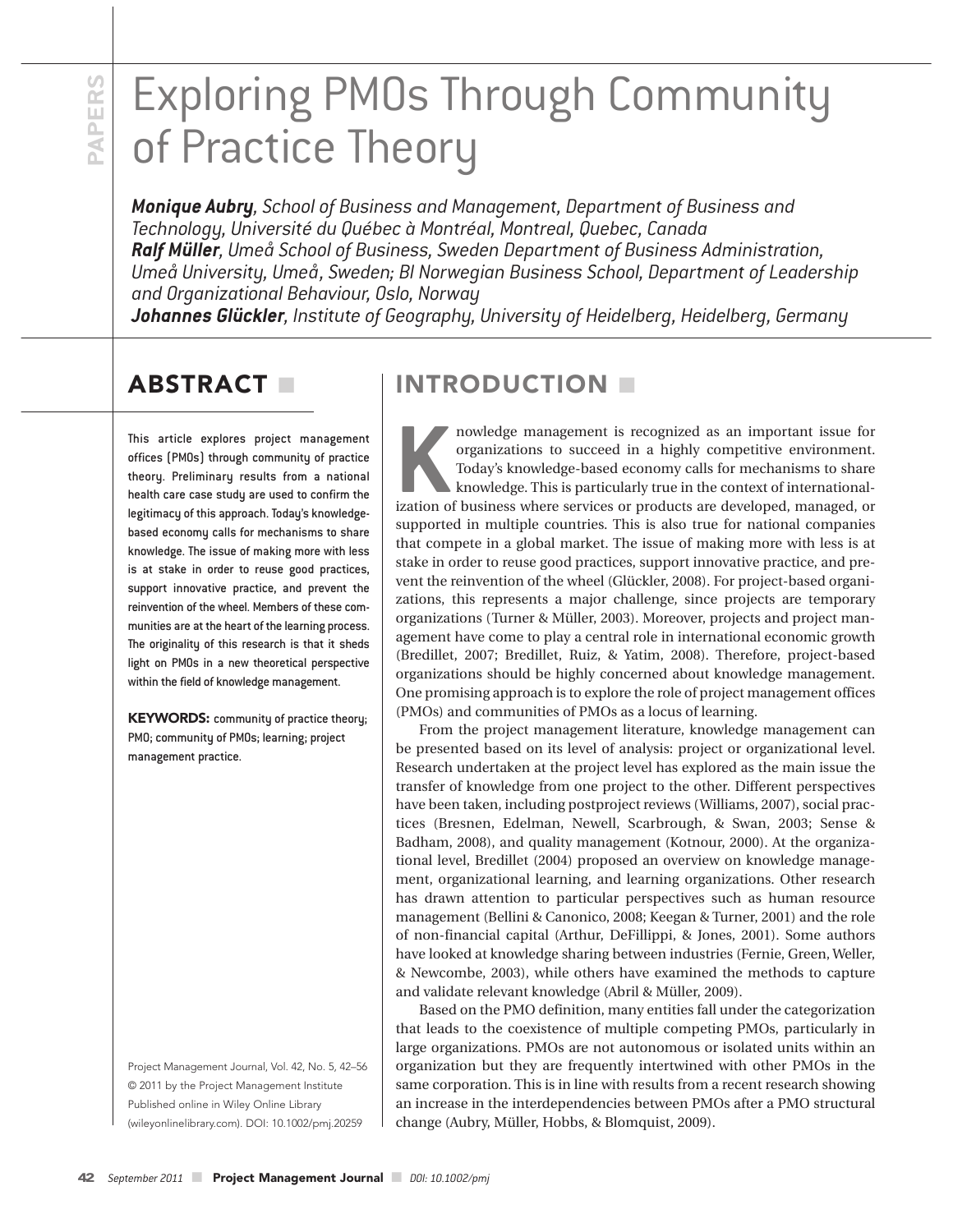Parallel to this, governance has become an emerging topic. After a number of corporate scandals, guidelines for corporate governance, such as Sarbanes-Oxley Act (SOX), the Higgs report, or Basel II, were developed in order to protect investors. The aim is to reduce risk through transparency of business conduct and extended reporting requirements. Project management and its governance is a subset of corporate governance (Crawford & Cooke-Davies, 2005; Müller, 2009). PMOs are part of project governance, independent of their specific role, mandate, or location within the organization. Altogether, these entities form what has been defined in organizational project management as "a new sphere of management where dynamic structures in the firm are articulated as means to implement corporate objectives through projects in order to maximize value" (Aubry, Hobbs, & Thuillier, 2007, p. 332).

What we now observe in large organizations is the creation of communities of PMOs aimed at learning and sharing knowledge in the management of projects. These communities form one pattern of organizational project management. The community of PMOs consists of internal networks of PMOs that cross organizational boundaries. Networks can be formed implicitly or explicitly in order to create value by sharing knowledge in the management of projects.

In this article, we borrow from the theory of community of practice (CoP) (Lave & Wenger, 1991) to explore the PMOs' social networks as communities of practice. This approach offers the opportunity to build not only on the grouping role of PMOs around multiple projects but also on the practice of project management and the practitioners. This phenomenon of community of practice has already been acknowledged within the field of project management researches. A rapid look at the publications from the three specialized academic journals shows

that since 2002, 40 articles on the topic have been published. Interestingly, the Project Management Association of Japan introduced the management of a community of practice as part of the project and program management (Project Management Association of Japan, 2008). However, none of these articles addresses the role of the PMOs in the making and sharing of knowledge on project management practices.

Following what has been said earlier on the current organizational context, the main objective of this research is to provide an understanding of PMOs as communities of practice. This leads to the research question "What are communities of PMOs?" and its subquestions:

- How can communities of PMOs be described?
- Do PMOs interact and if so, why?
- What are the related project governance mechanisms?
- What links PMOs and project management governance?
- Why are communities of PMOs formed?

#### **Missing Links in PMO Performance**

The review of the literature is presented in three major themes related to the research question: project management office, communities of practice, and governance.

#### *How Do Project Management Offices Support the Circulation of Knowledge?*

Past research on PMOs mainly looked at one instance at a time. Research has shown an extreme variety of PMO structure, mandate, and function (Hobbs & Aubry, 2007). More importantly, this variation cannot be explained easily and, for the moment, a reliable typology has yet to be developed (Hobbs & Aubry, 2008). Recent research confirmed temporality as a dimension of the PMO and that this temporality could be better understood within the external and internal dynamics of the organization. Results

confirm that external and internal factors and idiosyncrasies drive the transformation of one PMO to the next. The temporality dimension reflects an organizational ambidexterity (Gibson & Birkinshaw, 2004) between transformation and sustainability. Both coexist in the sense that sustainability should be understood within the transformation process.

A descriptive PMO model has recently been proposed to make sense of the variety of configurations that are found in reality (Hobbs & Aubry, 2010). This model includes two main groups of elements to describe the PMO: structural characteristics and roles or functions within the PMO mandate. Organizational knowledge management refers to one specific function part of the PMO model. It includes such activities as:

- Monitor and control the performance of the PMO.
- Manage archives of project documentation.
- Conduct postproject reviews or postmortems.
- Conduct project audits.
- Implement and manage a database of lessons learned.
- Implement and manage a risk database.

The organizational knowledge management function is one of the least important when compared with others (Hobbs & Aubry, 2007). This low result should be looked at in the light of other research undertaken on knowledge management at the project level. Williams (2008), for example, showed that project team documentation on lessons learned was poorly done. Often, members of a team are dispatched to a new project prior to the closing of the current project. It is well acknowledged that lessons learned are a good means to transfer knowledge, but it is usually not performed.

However, there is another perspective when looking at knowledge management in the context of the PMO.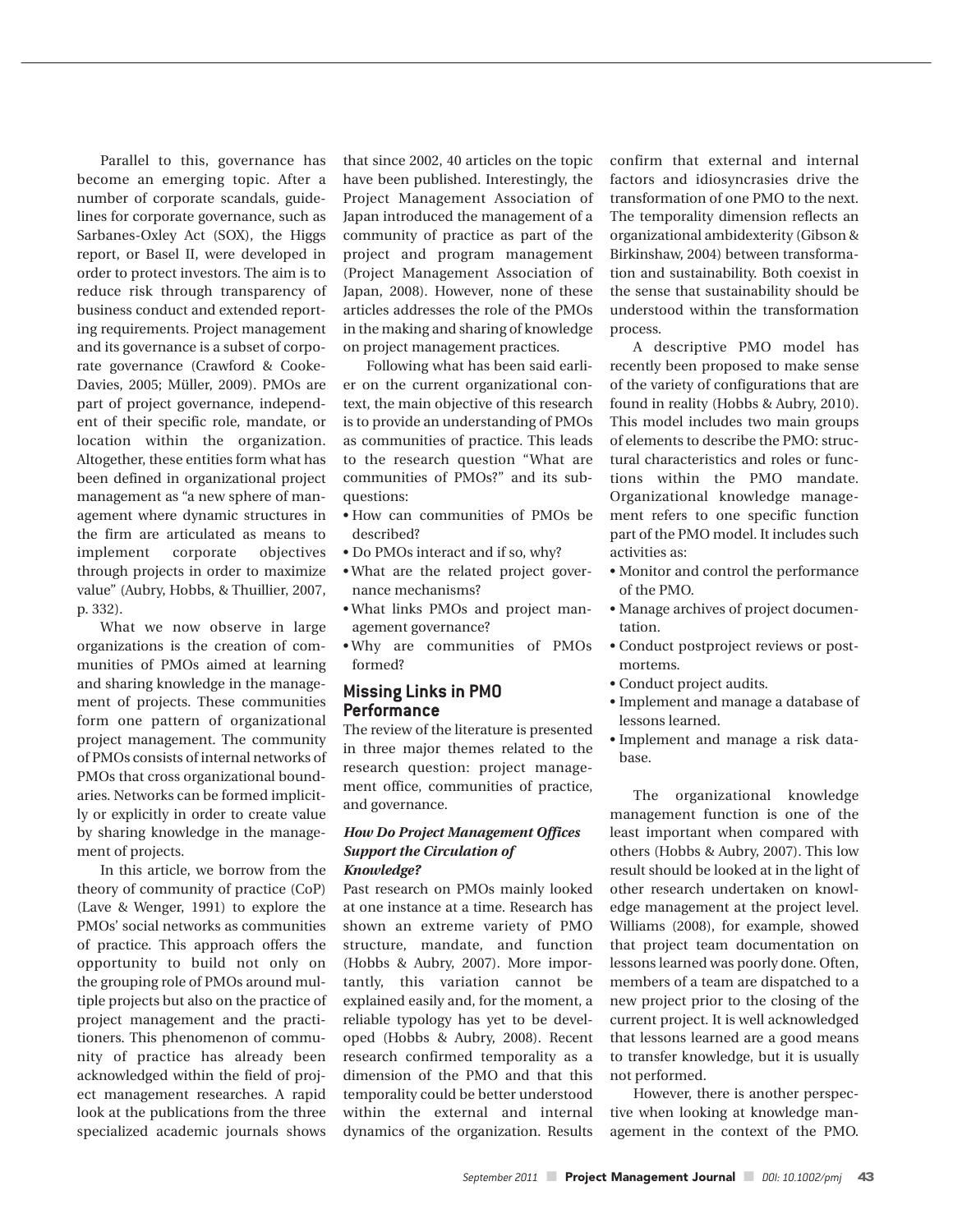Seminal work from Nonaka and Takeuchi (1995) proposed a framework based on the distinction between explicit knowledge (e.g., documents, patents, statutes) and implicit knowledge. Implicit knowledge refers to the individual know-how as a capability or competence to solve problems. This knowledge is difficult to articulate or explain and, therefore, hard to transfer in the pure sense of duplication (Gertler, 2003; Nonaka & von Krogh, 2009). Within projects, explicit knowledge can often be related to the project life cycle (Project Management Institute, 2008). However, tacit knowledge is created as learning (Kotnour, 1999), focusing on the active actor being responsible for its own progression instead of focusing on the object of knowledge (J. S. Brown & Duguid, 2001). In other words, "people do not simply learn about, they also learn to be" (Bruner, 1996, as cited in J. S. Brown & Duguid, 2001, p. 200). Learning in action (rather than after the fact) puts the practice at the front.

The basic definition of a PMO refers to the relation with multiple projects and, as such, a PMO is involved directly or indirectly in the practice of the management of unique projects or in the practice of one or multiple functions as defined within the PMO model. The new phenomenon of multiple PMOs working together raises questions about knowledge, learning, and practice in the social networks of project managers.

#### *Organizational Learning:A Community of Practice Approach*

**Definition***.* A *community* is defined as a group of people with common characteristics or interests living together within a larger society, while *practice* is defined as the continuous exercise of a profession (Merriam-Webster, 2007). The community of practice theory was introduced as a theory of learning from studies of apprenticeship. The initial thoughts on communities of practice have emerged from a profound questioning on the learning process that is the object of the seminal book from Lave and Wenger (1991). These authors proposed the concept of situated learning as a legitimate peripheral participation within a theoretical perspective of social practice, which includes learning. They write, "We are, then, trying to furnish the social world in a way that begins to do justice to the structured forms and relations in which legitimate peripheral participation takes place. Relational, historical conceptions have emerged from this exercise, and this decentering tendency is characteristic of the means we have explored for grasping 'person,' 'activity,' 'knowing,' and the 'social world'" (Lave & Wenger, 1991, p. 122). The person is considered as a practitioner involved as both a member of a community and as an agent of activity. The person dynamically progresses (as does the community) from a newcomer to becoming an old-timer, leading to what can be seen as a contradiction between achieving continuity for the community of practice on one hand and the replacement of old-timers on the other. Within the situated learning activity, transformed in legitimated peripheral participation, newcomers move in a centripetal direction under their motivation to become full practitioners. Knowing is a social reality where participation is a way of learning. It takes the form of "relations among practitioners, their practices, the artifacts of that practice, and the social organization and political economy of communities of practice" (Lave & Wenger, 1991, p. 122).

Wenger and Snyder (2000) proposed to define communities of practice as "groups of people informally bound together by shared expertise and passion for a joined enterprise" (p. 139). Communities of practice are now entering the virtual mode, making use of open communication technology such as wikis, webinars, blogs, and the like. For example, the Project Management Institute recently launched eight communities of practice through its website (Project Management Institute, 2009).

Yet, a community of practice is anchored in learning. It adopts an integrative constructivist epistemology where different types of knowledge (tacit, explicit, individual, team/organizational) are seen as inseparable and mutually enabling (Bredillet, 2004). Bredillet writes, "Thus knowledge can be seen as an input of knowing, and knowing as an aspect of our interaction with the social and physical world, and therefore the dynamic interaction of knowledge and knowing can generate new knowledge and new ways of knowing" (Bredillet, 2004, p. 1114). It is opposed to the more traditional positivist epistemology that assumes knowledge is something people have.

**Community of practice and other types of groups***.* Distinction between different types of groups is proposed by Wenger and Snyder (2000, p. 142). The PMO community of practice is distinct from a formal work group from which specific outcomes are expected, from a project team from which deliverables are expected within a specific budget and period of time, and, lastly, from an informal network formed loosely between employees that share some common interest. While this grouping is useful to distinguish between different groups encountered within the organization, it misses major learning fundamentals based upon the community of practice theory. Bredillet (2004) suggested a typology to distinguish a community of practice and project team based specifically on the learning experience. Following Bredillet (2004), members within a community of practice "learn by participating in the community and practicing their jobs" (Bredillet, 2004, p. 1130). Conversely, in a project team, "members practice their jobs and learn by participating in the project team. Project team is a place where knowledge is created, where members learn knowledge that is embedded, and where knowledge is utilized" (Bredillet, 2004, p. 1130). Knowledge occurs in project teams as well as within a community of practice.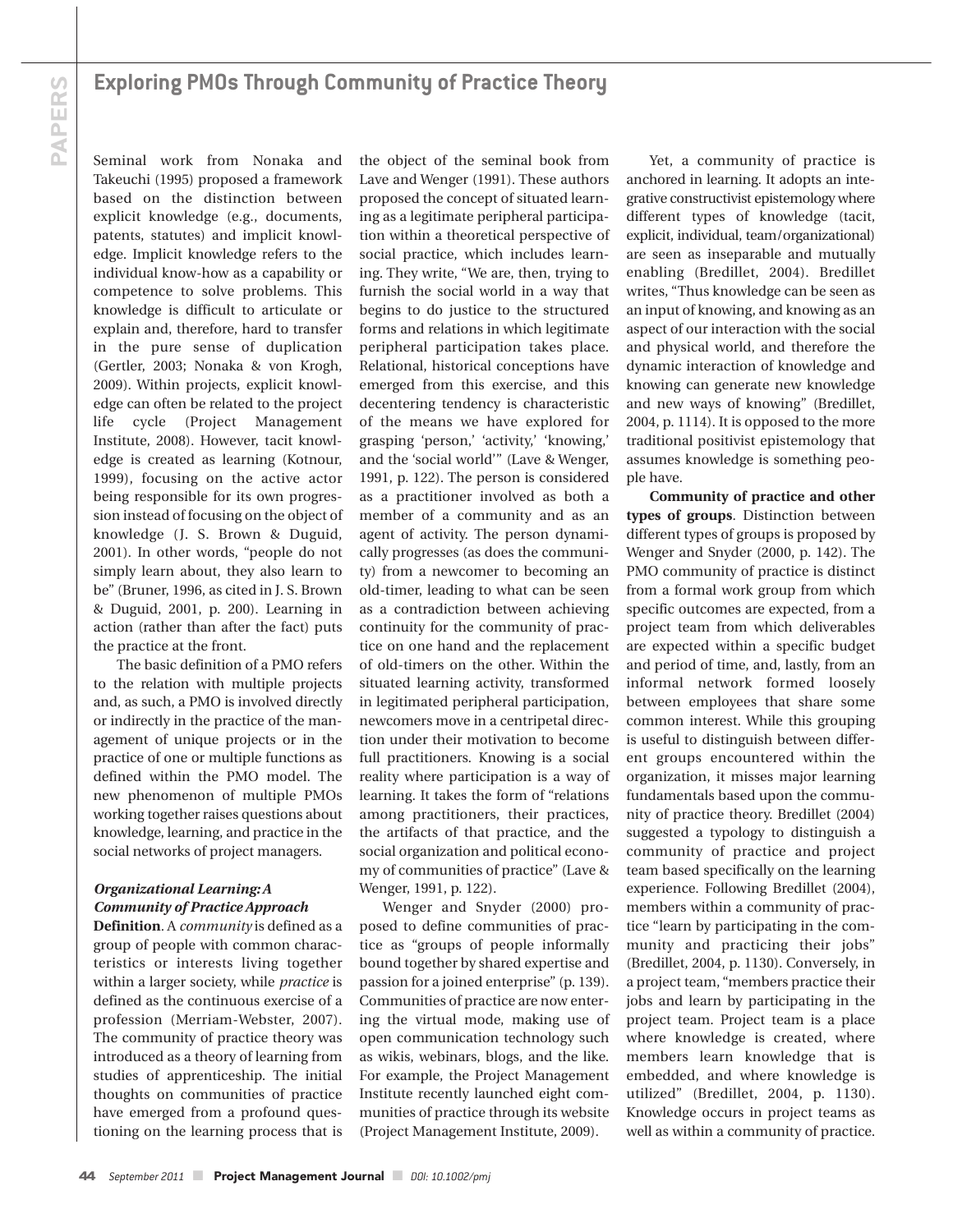Community of practice is an emergent concept, and multiple forms are found in reality. Scarbrough and Swan (2008) argued for accepting diversity in the forms of communities of practice. They see the concept of the community of practice as denoting not a discrete social grouping but rather historically specific expressions of the self-reinforcing relationships between learning, identity, group formation, and social practices. They have shown that the project team and community of practice represent different sources of learning and that they overlap, reinforce, and sometimes conflict, depending on the relation between project work and existing social practices.

**Managerial paradox***.* However, precisely with the wide diffusion of the concept comes a sort of distortion of the initial thoughts (Duguid, 2008a; Lave, 2008). Duguid (2008a) pointed out that the community of practice is now an instrument of management: "We also get a theory that appeals strongly not only to business schools, but also to management consultants: it is instrumental, operational, and promises only beneficial results" (p. 7). Initial thoughts on learning as improvisation and autonomy are forgotten and replaced with just the contrary: to follow the rules and avoid any improvisation (Lave & Wenger, 1991; Wenger & Snyder, 2000). Duguid (2008a) saw in this managerial approach to the community of practice the traditional but still strongly alive of the Taylorism where control overcome any form of improvisation and autonomy. In this sense, the community of practice can be said as being rapidly domesticated (Duguid, 2008a, p. 7). Nevertheless, Duguid (2008a) and Lave (2008) both admitted that, as any other construct, this one is following its own itinerary.

An example of managerial domestication of the community of practice is given within Wenger and Snyder (2000). They promoted communities of practice as a new managerial instrument to reach business results such as helping to drive strategy, starting new lines of business, and so on. They defined communities of practice as fundamentally informal and self-organizing, and at the same time, they benefit from cultivation. For these authors, cultivation refers to supporting communities of practice and sustaining them over time. This is where the management paradox comes in: on one side is the emerging and self-organizing inherent character of the community of practice and on the other side the managerial involvement in developing them and integrating them into the organization. In this context, up to what point is a community of practice not becoming a formal working group?

One other dimension of this paradox relates to knowing *what* and knowing *how.* In community of practice theory, codification of knowing *what* in an artifact is possible. However, the knowing *how* needs practice to make it actionable (Duguid, 2008b). This paradox frequently takes the form of best practices diffusion. Best practices refer to explicit knowledge that can be transferred from one organization to the next. But, what is critical in knowledge is not so much the *what* but the *how*: "[. . .] the explicit is worth relatively little" (Duguid, 2008b, p. 81). To solve this paradox, best practices should be reembedded within the community.

#### **Managing Situated Learning: The Governance Challenge**

From an organization theory perspective, this development resembles the *time-paced evolution in relentlessly shifting organizations,* as described by S. L. Brown and Eisenhardt (1997). This theory migrates the well-established theories of punctuated equilibrium (such as agency theory and transaction cost economics) into the dynamics of today's organizations and their markets using the structural and communication approaches of successful companies. Results from this research show that successful organizations use neither extremely mechanistic nor

extremely organic structures, but adapt their structures to the projects' needs, combined with intensive communication across projects (also shown by Turner & Müller, 2004). S. L. Brown and Eisenhardt (1997) showed that processoriented project management approaches (i.e., those prioritizing process over project outcome) are associated with less successful organizations, whereas outcome-oriented approaches are associated with the more successful organizations. This may serves as a starting point to investigate the current move from control-oriented PMOs to project-outcome and results-oriented PMOs, and the roles of PMO networks in this type of project governance structure. The theoretical lens taken in the present study is that of S. L. Brown and Eisenhardt (1997), where organizations continuously change and so do their structures—PMO networks develop in order to effectively and efficiently balance the changing needs for project management governance within corporations.

Recent work by Müller (2009) identified governance paradigms through integration of governance theory and organization theory. By overlaying the shareholder versus stakeholder orientation of an organization (Clarke, 2004), with outcome control versus behavior control (S. L. Brown & Eisenhardt, 1997; Ouchi & Maguire, 1975), four project governance paradigms were identified. Table 1 shows the related paradigms.

The *Conformist* paradigm ensures strict compliance with existing processes, rules, and policies in an attempt to ensure lowest project costs in environments with a relatively homogeneous set of projects. Here tactical PMOs implement one particular project management methodology within the organization. The *Flexible Economist* paradigm aims for low project costs through a well-informed selection of project management methodologies that ensure economic delivery by only marginally compromising other success criteria. PMOs working in these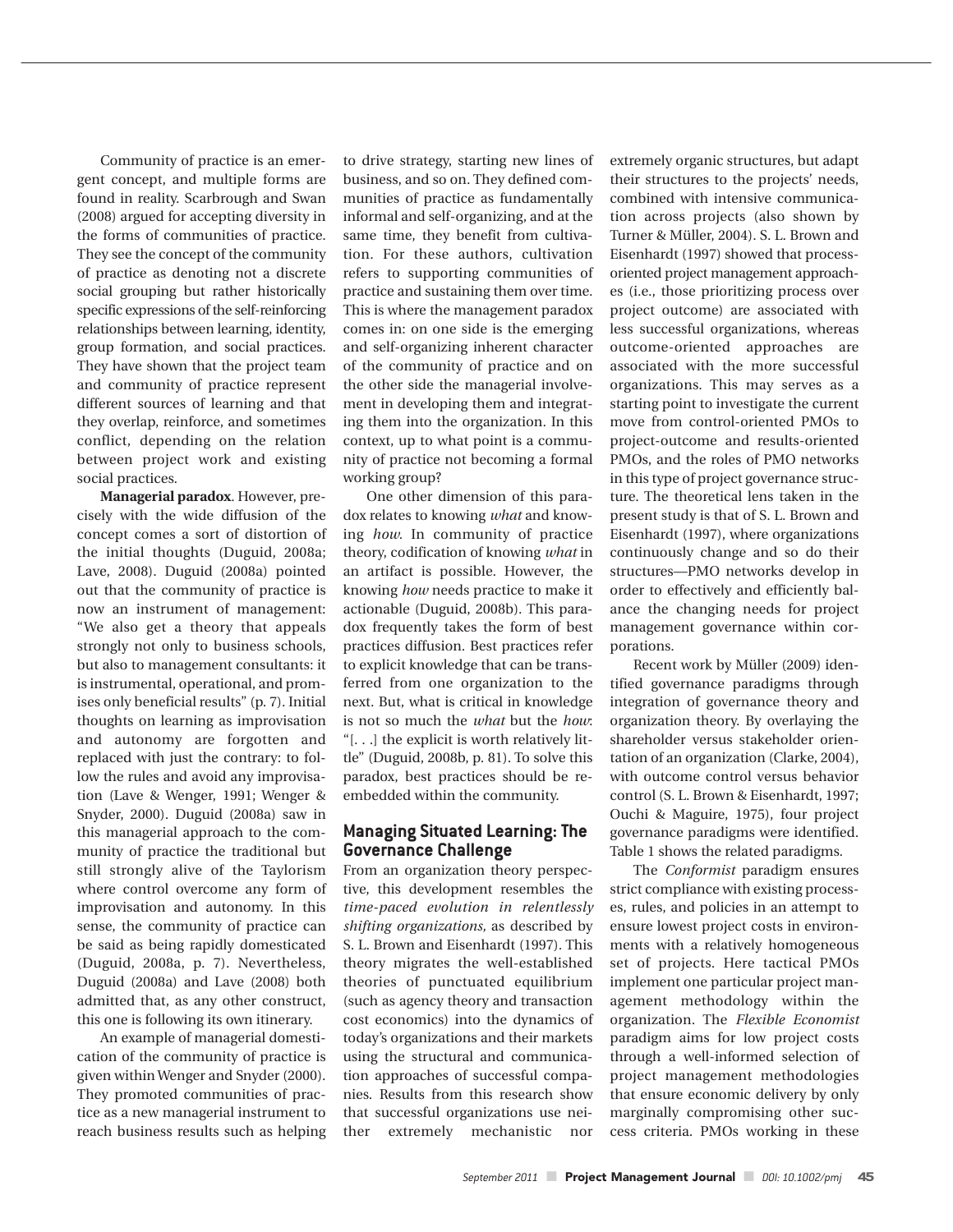| <b>Control Focus</b>                               | <b>Shareholder Orientation</b> | <b>Stakeholder Orientation</b> |  |  |
|----------------------------------------------------|--------------------------------|--------------------------------|--|--|
| Outcome                                            | Flexible Economist             | Versatile Artist               |  |  |
| Behavior                                           | Conformist                     | Agile Pragmatist               |  |  |
| Table 1: Four governance paradigms (Müller, 2009). |                                |                                |  |  |

environments build a range of skills and a toolbox for project managers to use. Under the *Versatile Arti*st paradigm, the benefits are maximized by balancing the diverse set of requirements arising from a number of different stakeholders. PMOs support project managers in the development of new or tailoring of existing methodologies, processes, or tools to balance economically the diversity of requirements. Organizations subscribing to the *Agile Pragmatist* paradigm maximize usability and business value of a project's product through a time-phased approach to product release of functionality over a period of time. These projects often use Agile/Scrum methods, with the sponsor prioritizing deliverables by business value over a given time frame. These organizations rarely have PMOs, but if they do, the PMOs perform tactical process improvement activities (Müller, 2009).

Governance paradigms differ within larger companies and are contingent upon the idiosyncrasies of the different organizations that make up the company. The limits to project governance are set by the corporate governance framework and the legitimacy of actions within the social context (Müller, 2009). Communities of PMOs can thereby be made up of PMOs with very different charters.

#### *Toward a Community of PMOs Approach*

This section proposes a conceptual framework for the study of communities of PMOs within large organizations. Within an organization, a community of practice of PMOs can be defined as a group of people (PMO managers or employees) informally bound together by shared expertise and passion for a joint enterprise. In other words, it offers a platform for learning to experienced members and newcomers. It forms a community in the sense that members share a common interest and passion for the success of projects. It is oriented toward practice.

The raison d'être of any PMO, whatever its functions or structural characteristics, is mainly associated with projects. But what is a community and what is a practice when considering the PMO as a community of practice? The practice of project management is at the heart of a PMO's community, but the PMO practices are specific and differ from the project management practices. The former refers to the functions within the PMO model (Hobbs & Aubry, 2010), while the latter refers to managing a single project as described in Bodies of Knowledge (Association for Project Management, 2000; Project Management Institute, 2008). About half of all PMOs do include project management as their primary function (Hobbs & Aubry, 2007). The object of learning in a PMO community of practice may bear on the management of a single project or to a PMO's specific set of functions.

Members of a PMO community are the ones who believe in and have a passion for the project management practice. It may include people working within the PMO as a manager or employee, or people working within a single project, including a project manager, project controller, and others involved in project work. Interest and expertise surely differ when considering the management of a single project versus PMO functions. This may lead to the coexistence of multiple networks. It is already acknowledged that each project can be seen as a social network that crosses the hierarchical boundaries of the organization (Blackburn, 2002). Adding to these project networks are the ones related to a community of practice. As PMOs show a wide variety of configurations, communities of PMOs might as well show this diversity where practices will differ depending on PMOs' functions and characteristics. By participating in project management governance, these PMOs form either one or multiple networks. Understanding these networks by means of their relationships will shed light on the global picture of organizational project management.

The suggested conceptual framework for this research is proposed in Figure 1. It is not expected that this framework will cover the overall phenomenon of communities of PMOs, but it will be helpful in capturing basic components from the review of the literature. The first phase of this research is based upon case studies that will provide new data to enrich this model (see the Methodology section).

#### **Research Design**

The network of PMOs is our unit of analysis, as it represents a formal and idiosyncratic articulation of project management in multiproject organizations. Robustness in empirical research design puts emphasis on mixedmethod approaches. This research design combines the advantages of case studies, qualitative and quantitative methods, and social network analysis. This approach offers the opportunity to gain alternative access to empirical observations. Triangulation (Jick, 1979) will allow us to minimize method-specific biases in the analyses (Miles & Huberman, 1994). In addition to the descriptive results from the cases and mixed methods, the subsequent social network analysis will account for the dynamics and structure of the phenomenon under investigation. The strategy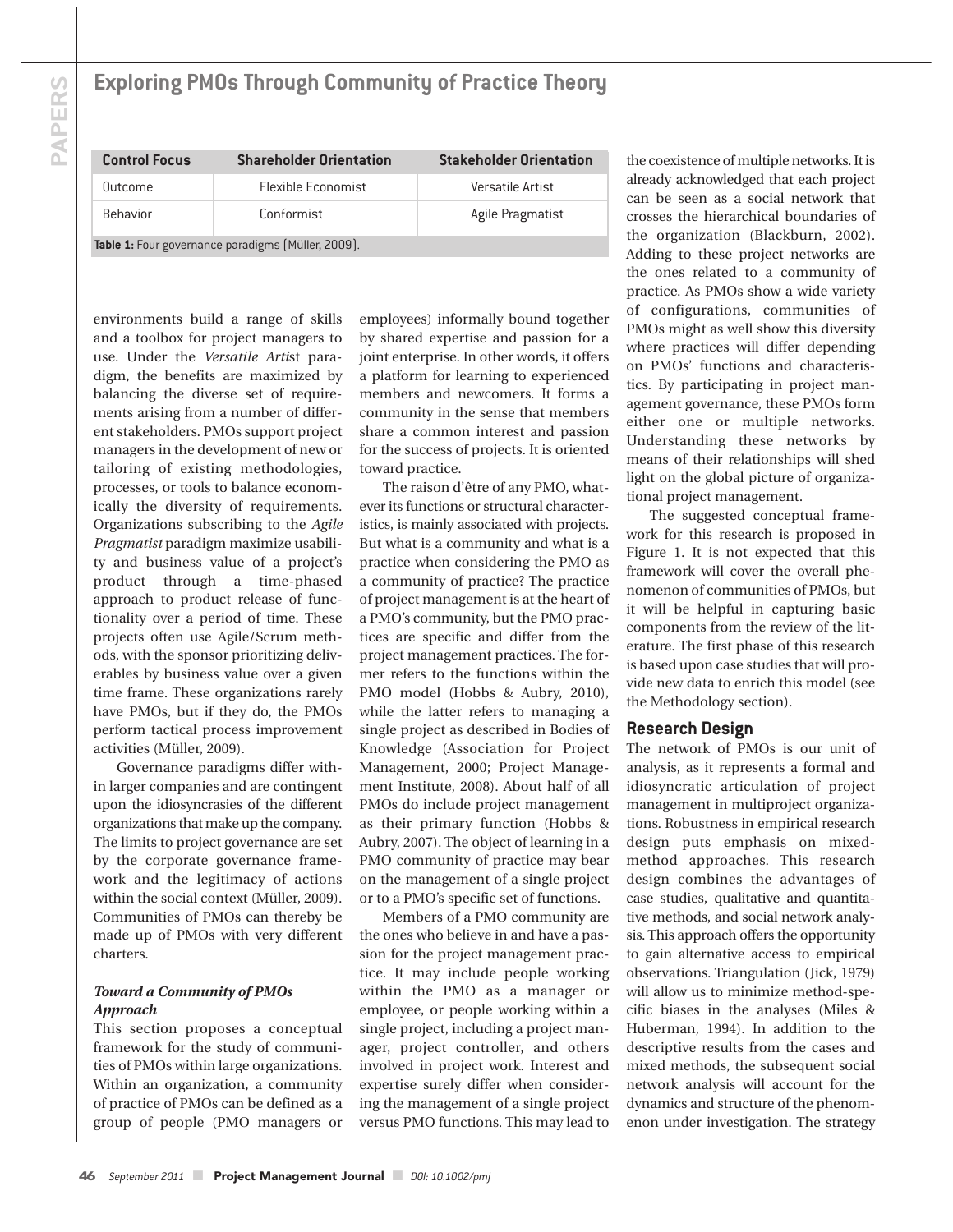

to accomplish the goals for this research includes three phases.

#### *Phase 1:In-Depth Case Studies*

The starting point to a better understanding of a complex phenomenon is a case-based grounded theory approach (Corbin & Strauss, 1990; Yin, 2003). We propose to describe four case studies, each one being a large organization where there are multiple PMOs, including interviews with 10–15 persons from upper management to project managers. As shown in Table 2, the choice of the organizations accounted for diversity in countries (North America, Europe, and Asia), industries (health care, manufacturers, telecommunications, banking), and financial structures (private, public, and mutual).

Globally, the research design provides a strong mix of similarity and diversity (Eisenhardt, 1989). The result will be a rich description and a map of related components of organizational project management within their dynamic context and in different cultural settings. At the time of submitting this article, one case study had been completed, and two were in progress.

#### *Phase 2:Social Network Analysis*

In phase 2, the selected corporate case studies will be analyzed by means of a social network analysis (SNA). The basic approach of SNA is to construct topological networks and analyze the positions and roles of individual nodes, as well as the overall structure of linkages within the network. Generally, a social

|                                           | Case $#1$          | Case $#2$          | Case $#3$     | <b>Total</b> |
|-------------------------------------------|--------------------|--------------------|---------------|--------------|
| Geographical<br>location                  | North America      | Europe             | Asia          | 3            |
| Economic sector                           | <b>Health Care</b> | Telecommunications | Manufacturing | 3            |
| Number of PMOs<br>investigated            | 11                 | 7                  | 5             | 23           |
| Number of<br>interviews                   | 21                 | 7                  | 10            | 38           |
| <b>Table 2:</b> Case studies description. |                    |                    |               |              |

network "is a specific set of linkages among a defined set of persons, with the additional property that the characteristics of these linkages as a whole may be used to interpret the social behavior of the persons involved" (Mitchell, 1969, p. 2). This methodology uses relational information about the connections between actors, projects, and organizations to assess the specific structures and social opportunities that these structures convey (cf. Scott, 2000; Wasserman & Faust, 1994, for a detailed introduction).

Within organization science, methods of social network analysis have been increasingly applied to studies of knowledge management and knowledge transfer within large organizations (Reagans & McEvily, 2003; Tsai, 2001), informal governance (Lazega, 2001; Lazega & Pattison, 2001), and the geography of innovation (e.g., Almeida & Kogut, 1999; Breschi, Lissoni, & Montobbio, 2007; Powell, Koput, & Smith-Doerr, 1996; Sorenson & Waguespack, 2005). Within the project management field, research based upon the social network analysis is now produced using methods of social network analysis (cf. Brookes, Morton, Dainty, & Burns, 2006; Manning, 2005; Mead, 2001; Pryke & Pearson, 2006). So far, research into the new realities of project management and the highly interwoven webs of project management offices have not been the focus of network analysis. It is a central tenet of this study that a more profound examination of the relational structures of projects and PMOs in large organizations will benefit from the application of SNA.

#### *Phase 3:Synthesis and Validation of Empirical Findings*

This phase integrates results obtained from empirical data in the two previous phases. By integrating the results, this phase should offer the possibility of finding revealing patterns across and between organizations of the same and different industries. The results will be validated through a combination of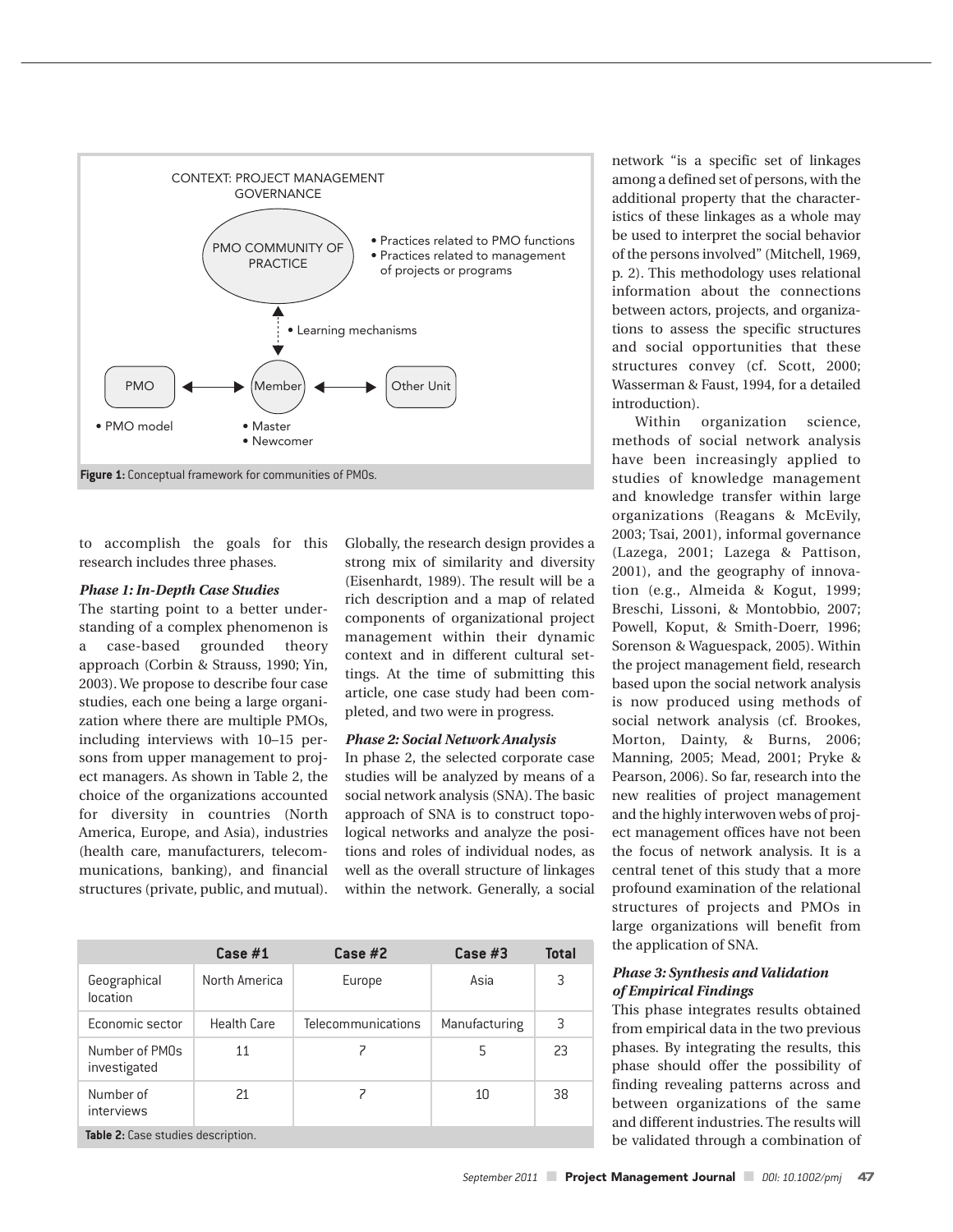focus groups consisting of managers of organizations with similar PMO networks (or patterns), and subsequent working sessions with senior managers from diverse industries that will (a) validate the cross-industry findings and (b) foster cross-sectional learning of the participants.

#### *Data Collection and Data Analysis Strategies*

We used a multiple-case design, which implies replication logic (Yin, 2003) within which a case is treated as an idiosyncratic expression of the phenomenon under study. We gathered information from several layers of the management hierarchy and incorporated company- and industry-level forces and circumstances. Data for the case studies are collected through interviews, questionnaires, observations, and reviews of existing documents. Each case will be described and internally analyzed before cross-case analysis takes place, following Eisenhardt (1989).

Then, following Miles and Huberman (1994) and Eisenhardt (1989), we will do cross-case analysis to develop the underlying concepts. While this will be done without underlying hypotheses, there will be a steady back and forth between the cases and the identified concepts in order to ensure that the concepts are consistent with the data (and valid).

The interviews done as part of the case study will follow a grounded theory approach for each individual case. In line with the abductive approach described for the cross-case analysis, the grounded theory approach will follow the Strauss and Corbin (1998) school. This implies an analysis after each individual interview and a continuous comparison approach to identify commonalities, as well as ruling out one-time events, thus ensuring a robust theory.

In addition to interviews, questionnaires have been completed within the SNA approach. Questions relate to PMOs, projects within the mandate of the PMO, and employees working on these projects. Altogether, the data collected will lead to the representation of social networks.

#### **Preliminary Results From a Health Care Case Study**

This section presents the results from a health care case study through exam-

|                                                                                   |                                  |                                                                                              |                                                 | <b>SNA Questionnaire</b>      |                                                         |
|-----------------------------------------------------------------------------------|----------------------------------|----------------------------------------------------------------------------------------------|-------------------------------------------------|-------------------------------|---------------------------------------------------------|
| <b>Name of the Organization</b><br><b>Within the Healthcare</b><br><b>Network</b> | Number of<br><b>Interviewees</b> | <b>Precisions Regarding the PMO</b>                                                          | Number of<br><b>Projects</b><br><b>Surveyed</b> | Number of<br><b>Employees</b> | <b>Total</b><br>Number of<br><b>Projects</b><br>in 2008 |
| IT Department Within Ministry                                                     | $\overline{c}$                   | No PMO as such; functions are<br>assumed within the financial<br>division                    | 12                                              | 12                            | 25                                                      |
| Personal Health Record Project                                                    | $\overline{c}$                   | PMO including three units                                                                    | 6                                               | 9                             | 18                                                      |
| IT Supplier                                                                       | $\mathcal{P}$                    | PM <sub>0</sub>                                                                              | 11                                              | 11                            | 35                                                      |
| Regional Agency 01                                                                | $\overline{c}$                   | PMO recognized externally as a<br>success but decision taken to<br>dismantle it              | 13                                              | 14                            | 13                                                      |
| Regional Agency 02                                                                | $\mathbf{1}$                     | Small number of people                                                                       | N/A                                             | N/A                           | N/A                                                     |
| Regional Agency 03                                                                | $\overline{c}$                   | PMO in a transitory situation                                                                | N/A                                             | N/A                           | N/A                                                     |
| Regional Agency 04                                                                | 4                                | PMO within IT department but is<br>on the way to creation of a PMO<br>at the strategic level | 11                                              | 11                            | 56                                                      |
| Regional Agency 05                                                                | $\overline{c}$                   | PMO in IT department                                                                         | 11                                              | $\overline{4}$                | 51                                                      |
| Local Level 01                                                                    | $\mathcal{P}$                    | PMO within IT department but<br>involved in business decisions                               | 5                                               | 35                            | N/A                                                     |
| Local Level 02                                                                    | $\overline{c}$                   | PMO specialized in real estate                                                               | N/A                                             | N/A                           | N/A                                                     |
| Total                                                                             | 21                               |                                                                                              |                                                 |                               |                                                         |
| Table 3: List of participants from health care organizations.                     |                                  |                                                                                              |                                                 |                               |                                                         |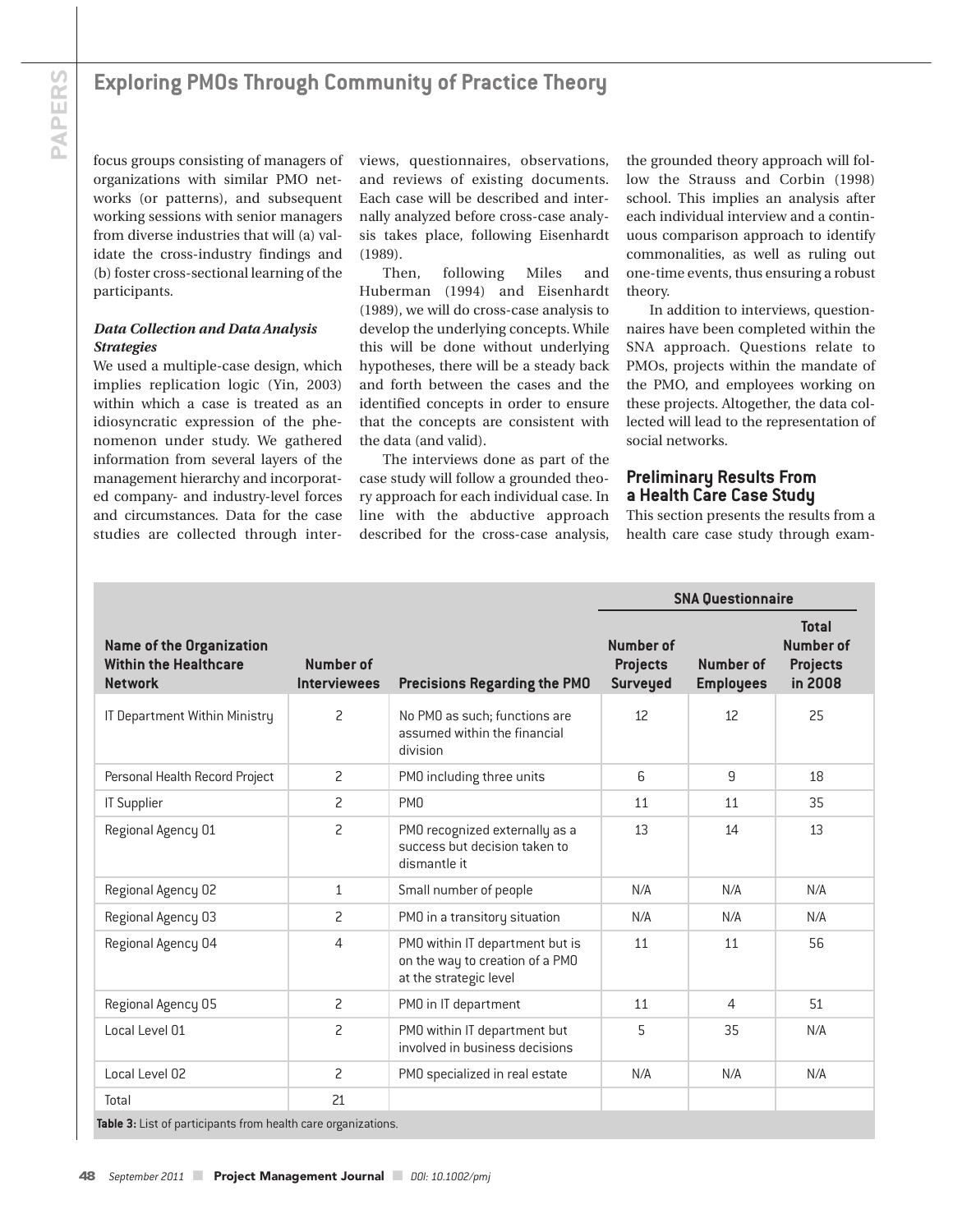ples of situated learning from two PMO communities of practice. The first one refers to a PMO coordination committee that has been put in place at the ministry level, the second relates to a PMO within a regional center that interplays with other PMOs at the regional level and PMOs at local centers. Table 3 gives more details on participants from health care organizations that participated in this study.

#### *Description of the National Health Care Network*

This case describes the social networks between PMOs within a national health care system. The major particularity of this public case study is that the entire system constitutes a network of quasiautonomous organizations spread over three structural layers: national, regional, and local. A first hierarchical look at this national health care network is illustrated in Figure 2. Boxes in bold indicate the units that were investigated within this research regarding their PMO. At the national level, three PMOs were investigated: (a) a PMO dedicated to a major national project; (b) a PMO within the information technology (IT) department; and (c) a PMO within the IT dedicated supplier. At the regional level, four PMOs have been investigated. At the local level, four PMOs were explored, one located in a first university hospital and three in a second university hospital. Projects can be initiated at each of these three levels. National and regional projects are financed by the national health budget. The distribution of the regional envelope through the local institutions is under the mandate of each regional agency. Local projects can be financed by this envelope but also by local financing (e.g., a hospital foundation).

A second contrasted look can be presented from the same case study, this look obtained from the SNA approach (see Figure 3). The intent of presenting this figure is not to provide an in-depth interpretation through SNA, but rather to propose a first exploration of the potential of this approach to complement the case study. Network (a) displays the collaborative linkages between the seven focal PMOs. PMOS are focal (black) if they responded to the survey. Six PMOs maintain collaborative relationships, while one PMO operates in isolation. Network (b) illustrates the number of projects (grey) reported by each of the seven PMOs (black). Note that only three projects were realized under joint responsibility by two PMOs. These projects are socalled cut points in the network because their removal would cause the network to break up into isolated groups of projects. Networks (c) and (d) represent the project networks based on two different criteria of connection. Network (c) converts the bipartite network (b) into a network of projects where projects are connected based on the joint support by the same PMO. Network (d) connects projects based on the co-occurrence of project members. Whenever a team member has worked in two or more projects, these projects receive a link between each other. In contrast to one PMO, where all projects are interconnected through at least one joint member, most other projects are separated though they belong to the same PMO.

#### *Situated Learning at the National Level*

Many waves of restructuring have been going on in the last few years trying to make better use of limited resources. The last major reorganization occurred in 2004 and affected the entire health system, adopting at the same time more rigorous governance rules and, among others, the establishment of better performance indicators. Numerous projects were then undertaken, some of which needed to be managed in a coordinated way throughout all regions. One of these cross-regional major projects was the implementation of a personal health record (PHR). It is being developed at the ministry level, but the resulting solution will affect each regional, local center and

health establishments. Moreover, the success of this project is not uniquely technological. New processes need to be developed, and the implementation will need formal change management. In this perspective, a recommendation from the ministry was made to implement a PMO in each regional center. From the national level, a generic organizational structure model has been strongly proposed for the regional centers that suggests the existence of a PMO within the IT department. However, this model has many variations depending upon the size of the region (population) and its current project management assets.

In addition to the implementation of PMOs at the regional level, two committees have been created at the national-level grouping: (1) all regional project managers responsible for implementation (the *project managers committee*) and (2) all regional PMO directors (the *PMO coordination committee*).

The PMO coordination committee is managed at the national level by the IT department. The short-term objective of this committee is to facilitate the implementation of the PHR project. But it also has a long-term objective of implementing a coordinated project management over all health care institutions, crossing all the regional and local borders. This second objective is the equivalent of implementing a national portfolio management. Both objectives would be unreachable if undertaken without the full engagement of the regional and local institutions.

Eighteen people participate in the PMO coordination committee. The PMO director within the IT ministerial department is the initiator and is responsible for the PMO coordination committee. He is in charge of the administrative support, the logistic organization, and the fees related to the face-to face meeting. PMO directors from the 18 regional agencies are important members. Their level of expertise varies widely, from many years in PMO management to almost new to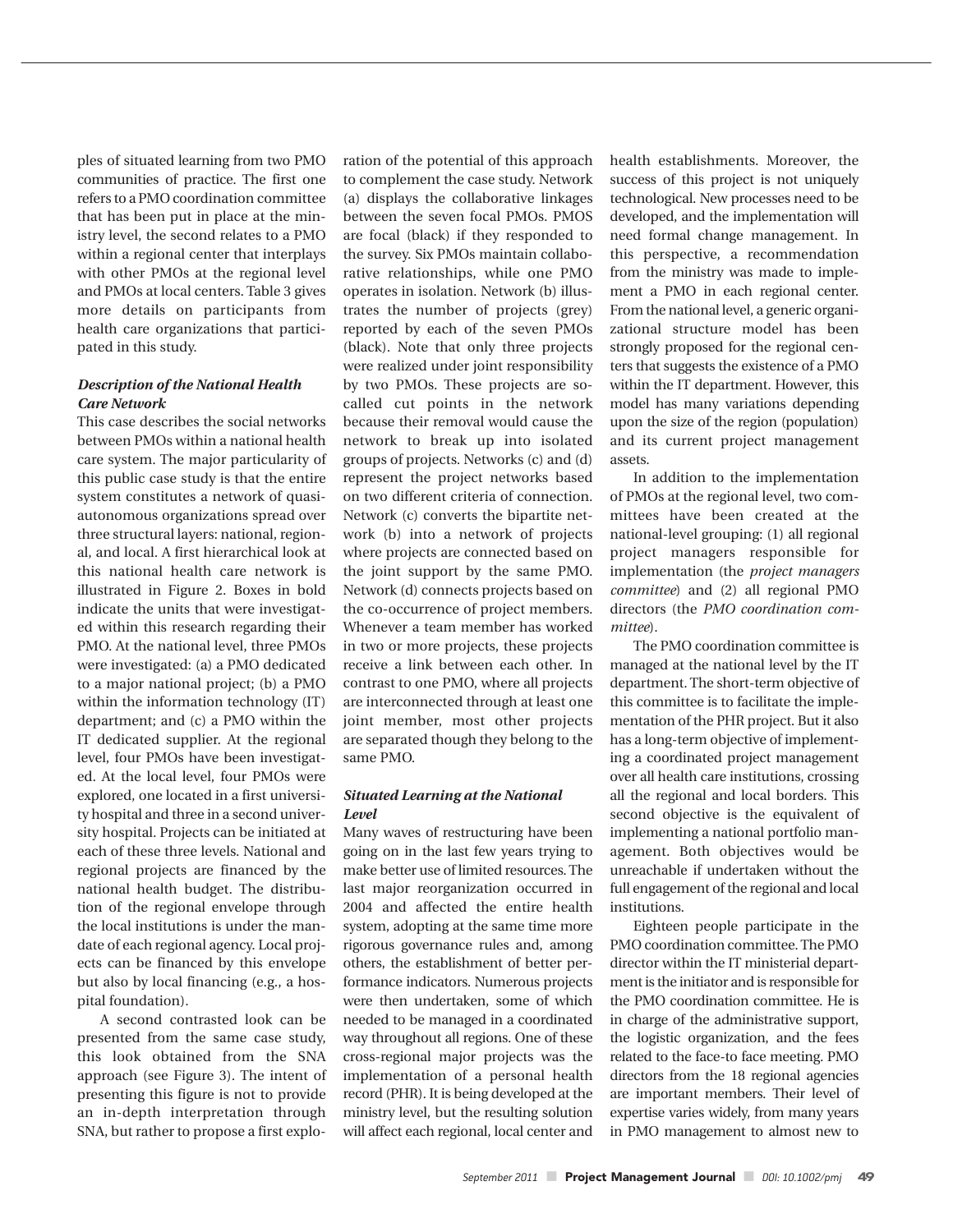



**PAPERS PAPERS**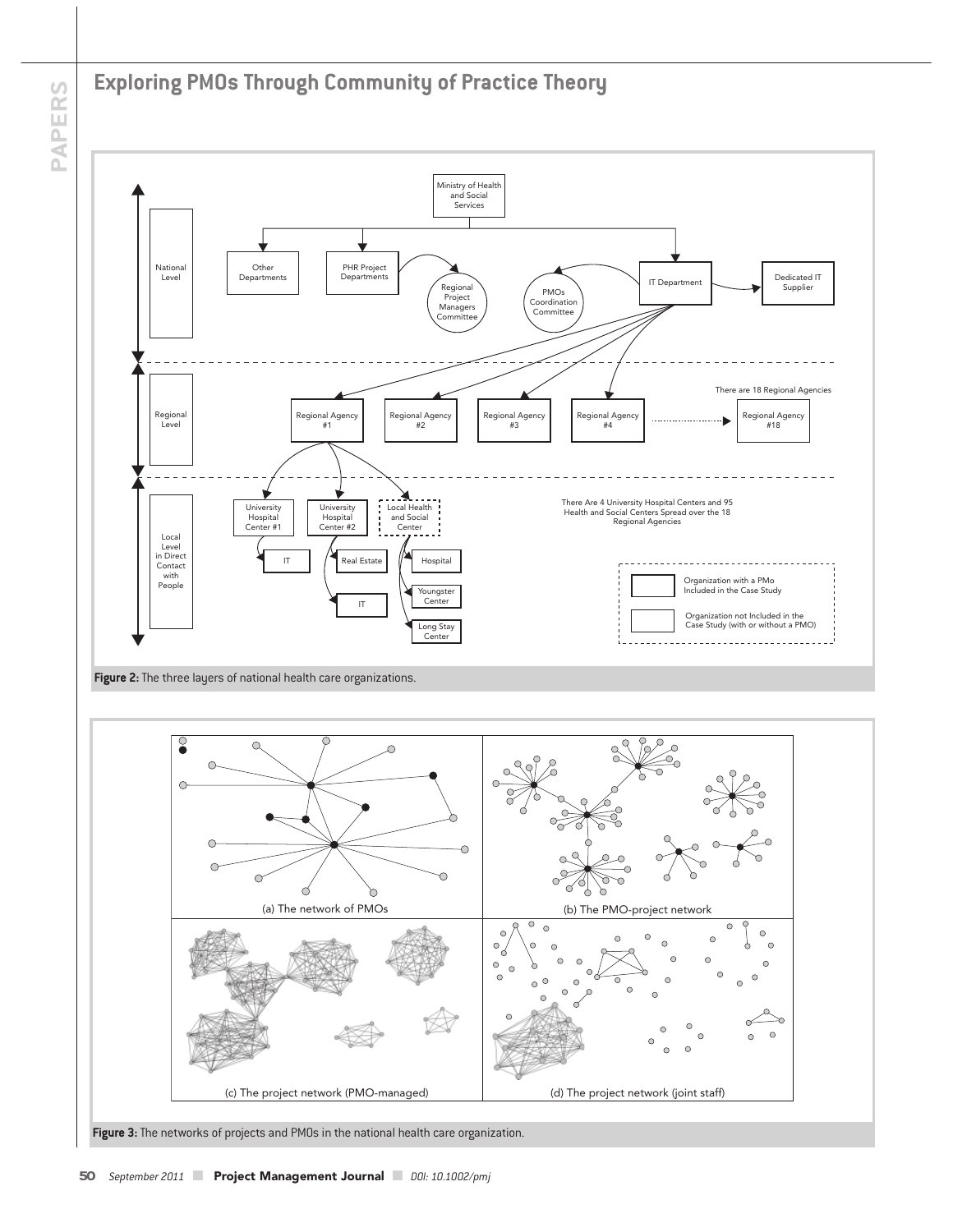the project management profession. These members reflect the terms *newcomers* and *masters* in the language of community of practice (Lave & Wenger, 1991). From interviews, masters describe themselves as having a distance in front of others, which seems to be acknowledged by newcomers. Masters want to share; they have the taste of it, and they like to share their own experiences. Other members of this committee come from the IT department, the dedicated providers, and the PHR project.

There are very practical objectives from this committee, such as project management methodology and processes, project management software tools, templates, and so on. A national project portfolio embryo is also in construction. The agenda aims to produce all that is needed to succeed in the implementation of the project. A list of requirements has been first established with the members and priority assigned. On a voluntary basis, members are part of subcommittees that work on specific deliverables—for example, the granularity of the methodology and the details needed for each level. The current practices in regional agencies are put together to orient the future. It is not only a matter of sharing actual practices; it is also expected that working together will bring solutions further along from where they actually are. The work done in subcommittees is then presented at the committee for consensual decision. At the end of the process, the project management environment in health care will have been discussed and will be the result of consensus. Outcomes (e.g., templates, risk management process) are progressively available for every regional PMO to make use of it and experiment it. Feedback is then taken into consideration for the next version.

This committee could also be defined as a virtual community of practice because not all members are located in the same area in their daily

work—quite the contrary. Members are widespread over the national territory. They share a common position as all members are PMO directors or the equivalent. However, they differ when taking into consideration the regional context and their relative experience in the implementation and management of a PMO. Members of the PMO coordination committee meet face-to-face once a month, or less depending on the agenda. All interviewees referred to this committee when they were questioned on PMO communities of practice.

Two different learning mechanisms can be observed within this PMO coordination committee (see Table 4). There is no doubt that the PMO coordination committee has been decided at the ministry level with the aim of succeeding in the implementation of the PHR. Therefore, it is quite far from the initial concept of community of practice where practice is at the heart of a community (Lave & Wenger, 1991). The approach is rather one of instrumentalism of the concept and integrated as a management tool as pinpointed recently by both

Duguid (2008a) and Lave (2008). However, the PMO coordination committee forms a real social network that aims to construct new knowledge from established practices within regional levels. It also plays a role in disseminating practices from the master to the newcomers. The objective here is to identify the events that provide a group learning situation, even if they refer to an actualization of the initial concept of community of practice.

The second learning mechanism from the PMO coordination committee is the creation of new networks. One single case has been reported during interviews, but more may exist. Three PMO regional directors decided to work together outside of the committee. Even though they did not know each other before the committee was put in place, common interest has been identified between them. They quickly recognized that they shared a common way of looking at PMO problems and solutions outside the scope of the PMO coordination committee. So, they identified a few of these elements and met several times to

| <b>Learning Mechanisms</b>                                | <b>Person Directly Involved</b>                                                                                       | <b>Object of Knowledge</b>                                                  |  |
|-----------------------------------------------------------|-----------------------------------------------------------------------------------------------------------------------|-----------------------------------------------------------------------------|--|
| Participation in the PMO<br><b>Coordination Committee</b> | PMO director within the                                                                                               | PMO implementation                                                          |  |
|                                                           | IT department at the<br>national level                                                                                | Standardization of<br>processes; tools                                      |  |
|                                                           | PMO directors (or the<br>equivalent) from the<br>18 regional agencies                                                 | Common language                                                             |  |
|                                                           | Internal experts                                                                                                      | Not reinventing the wheel                                                   |  |
|                                                           | Consultant that provides<br>methodology and associated<br>tools                                                       | Inventory of projects at<br>regional and local levels<br>(portfolio embryo) |  |
|                                                           | PMO director from the PHR<br>project                                                                                  |                                                                             |  |
|                                                           | PMO director from the<br>dedicated IT supplier                                                                        |                                                                             |  |
| Creation of New<br>Networks (Outside<br>the Committee)    | Three PMO directors at<br>regional agency                                                                             | Sharing on solution                                                         |  |
|                                                           | <b>The set of the set of the set of the set of the set of the set of the set of the set of the set of the set of </b> |                                                                             |  |

**Table 4:** Learning mechanisms from the PMO coordination committee.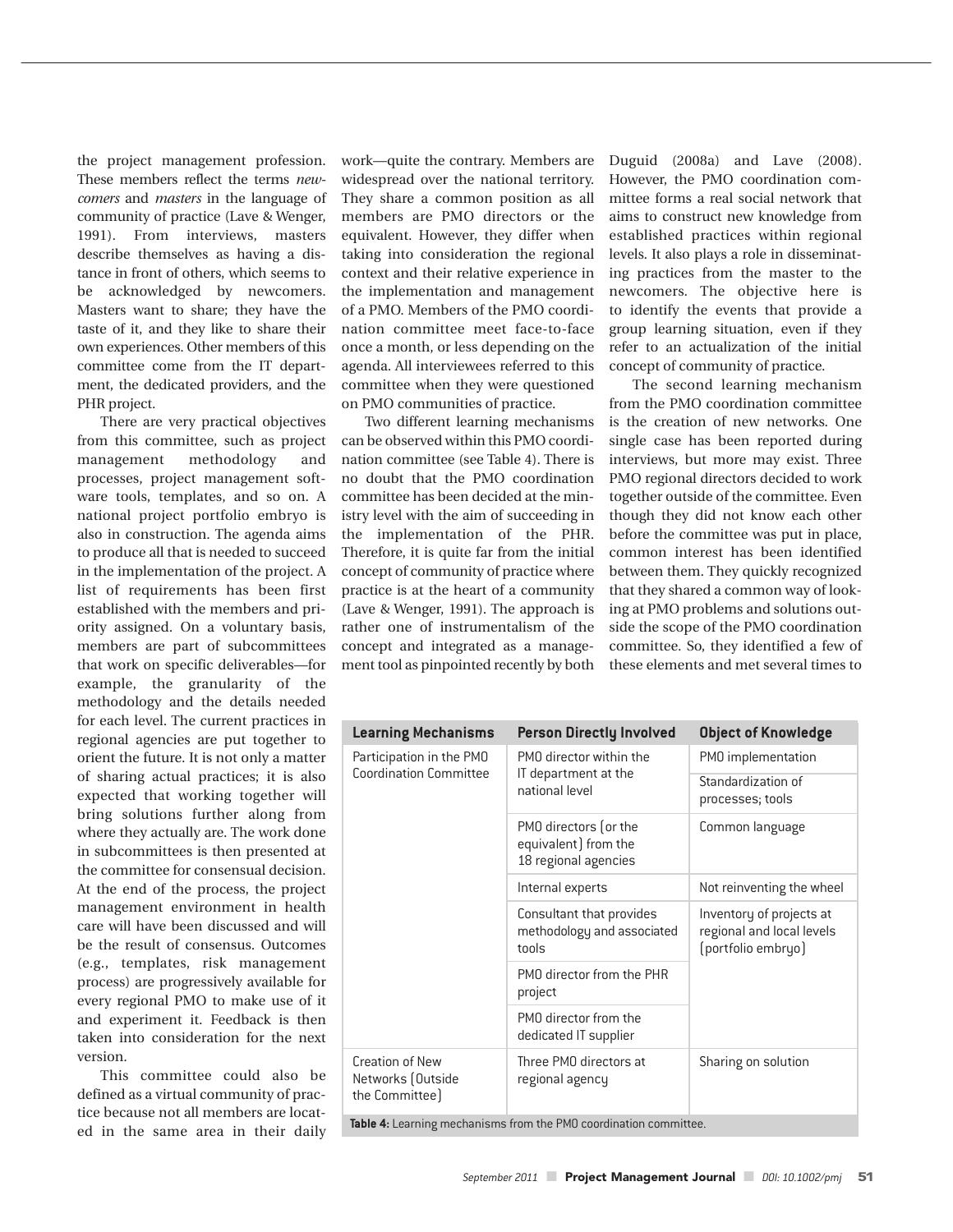work out solutions together. This approach is more in line with the initial approach of a community of practice. But it would have no chance to happen without the opportunity given by the PMO coordination committee.

#### *Situated Learning at the Regional Level*

The regional centers have a mission to maintain and improve the health and the well-being of their population and to provide people with adapted access to health and social services. The regional center under study coordinates 16 local health institutions. The governance mechanisms other than the internal instances (such as the board) include four consulting regional committees, one of which recently formed to work specifically on IT orientations.

A PMO has been put in place prior to ministerial recommendation. The regional center organizational chart shows the PMO as an entity responsible for a high-priority project financed by the Ministry, the PHR. This PMO has five employees, of which four are project managers, with a majority of them being consultants. A dynamic climate existed within the PMO. A common working room was installed with many technological features helping in the group work (Internet link, e-board, etc.). The PMO from this regional center was cited throughout the health care network as a PMO success story. However, the PMO's reputation of excellence did not prevent its dismantlement. At the time of these interviews, there was one week left in the life of this PMO. The aim of this article is not to discuss the structural change in the management of projects within this regional center, but it must be taken into account in the discourse.

Five learning mechanisms could be identified from the analysis of the interviews at this regional agency (see Table 5). First, the PMO director participated in the PMO coordination committee. At the implementation of their own PMO, they received advice and support on the methodology proposed

by the Ministry. Now, they are perceived as being a PMO model of success. They have implemented a PMO for a longer period of time than other regional entities. They share their regional experience within this committee with PMO directors from other regional agencies.

The second mechanism relates to the internal regional agency organization. The regional center PMO, at the time of interviews, was under the finance department. The major project within the PMO mandate was the PHR for which a special expertise was needed. An employee from the IT department had this expertise precisely. Not only did this employee have the opportunity to join the PMO as a project manager, but he also had experience with the methodology and tools and constructively challenged them. The fresh look from this newcomer to the PMO resulted in improved methodology and tools.

Third, the mission of this PMO is to accompany and support the project management within the region—in particular, projects that are undertaken in local establishments to implement the PHR project. Two large health centers exist in this particular region. One is a university hospital and the other is a youth center. Each one has several projects, but in fact, the university hospital grabs the largest part of the regional budget envelope. A PMO already existed at the university hospital center. The relationship between this PMO and the one at the regional center mostly involved directors of these PMOs and aimed at sharing experiences informally.

The fourth learning mechanism belongs to the relationship between the youth center and the PMO at the regional center. This situation is quite different from the previous one where the youth center was looking for support in the implementation of its first PMO. A senior

| <b>Learning Mechanisms</b>                                           | <b>Person Directly Involved</b>                                                                      | <b>Object of Knowledge</b>                                                                   |  |
|----------------------------------------------------------------------|------------------------------------------------------------------------------------------------------|----------------------------------------------------------------------------------------------|--|
| Participation in the<br><b>PMO Coordination</b>                      | Director of the PMO                                                                                  | Obtain knowledge on<br>specific methodology                                                  |  |
| Committee                                                            |                                                                                                      | Share experience on this<br>methodology and other<br>project management tools<br>and systems |  |
| Newcomer to the PMO                                                  | Project manager within the<br>PMO and a new project<br>manager from the IT<br>department             | Experiences by a<br>newcomer of the PMO<br>methodology and tools in<br>order to improve them |  |
| Ad-hoc Meeting                                                       | PMO director at the regional<br>agency and the PMO<br>director at a local<br>establishment           | Sharing experiences in<br>PMO management                                                     |  |
| Action Within the PMO<br>Mission: To Accompany<br>Project Management | Senior project manager at<br>the regional agency PMO<br>and PMO director at a local<br>establishment | Transfer of knowledge in<br>implementing a PMO                                               |  |
| <b>Isolated Island</b>                                               | Clinical experts and IT<br>project management<br>experts                                             | Management of clinical<br>projects                                                           |  |
| Table 5: Learning mechanisms from a regional center.                 |                                                                                                      |                                                                                              |  |

PAPERS **PAPERS**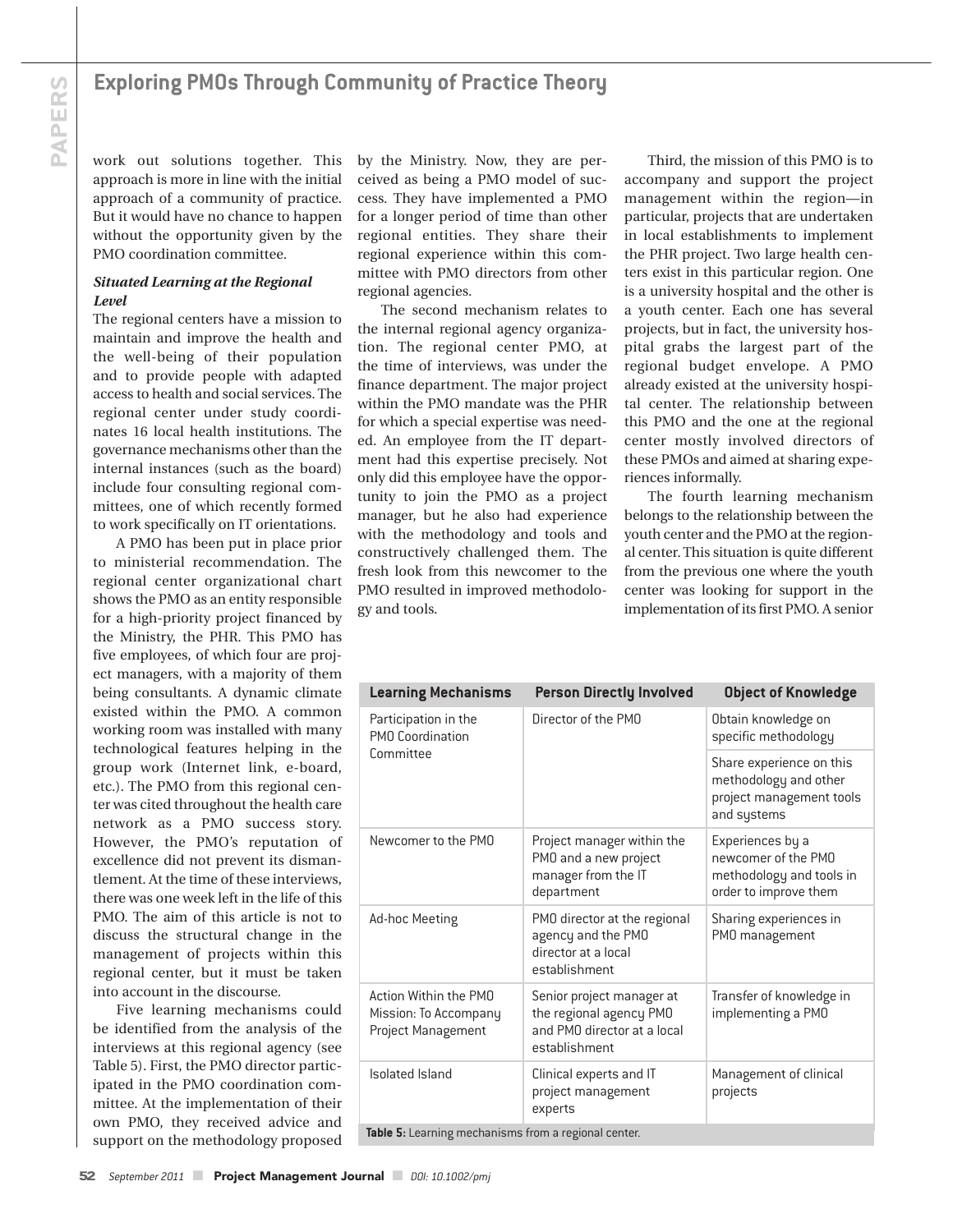project manager from the regional center PMO worked closely with the new PMO director at the youth center to accompany and support her in this new PMO implementation and in the related cultural change.

The last learning mechanism challenges the well-being of a community (Lave & Wenger, 1991). In the overall health care system, projects and PMOs are widely associated with IT, reasons for this being the history of project management and the importance of the IT budget over all other project components. However, within the health care system, IT projects should not have legitimacy if not related to a clinical raison d'être. Recently, in this particular regional agency, the clinical experts are trying to assume the project leadership, and in doing so, pushed aside the IT experts who have the project management expertise. The result is that clinical experts have formed a regional working committee on specific projects where they do take major orientations for project in a kind of *isolated island.* There is neither an IT representative on this committee or a project management expert. Consequently, this creates some confusion in the implementation of solutions and all the knowledge developed in project management has been forgotten.

#### **Discussion and Conclusion**

The national health care case study included rich data that helps understand how a community of PMOs works.

#### *Community and Practices*

The examples presented show two different situations to observe both the sense of a community and the practices. The first one, the PMO coordination committee, has been created officially under a top-down by the IT department in an instrumental view of a community. However, a learning mechanism occurred; the participants manifested their passion to share and learn from each other. Practices were mostly oriented toward the PMO's functions, such as methodology and standards and portfolio management. In the second example, learning mechanisms emerged bottom-up from the participants. Practices varied depending on the need from managing one specific project, helping in the implementation of a PMO, and sharing in the management of a PMO.

#### *Network of Practice*

In the field of project management, the term *community of practice* is used openly in all sorts of situations either intraorganizational (e.g., communities of practice for project managers) or interorganizational (e.g., communities of practice within a local PMI chapter specifically on construction projects, PMOs, etc.). The interpretation of what a community of practice is depends on the nature of the community itself; it is, therefore, a product of the community of practice (Duguid, 2008b). Duguid (2008b) went back to the earlier approach on apprenticeship and suggested a distinction between communities of practice and networks of practice. These are two forms of knowledge networks that may coexist within large organizations. The distinction is based upon learning *to be* versus learning *about:* "The former requires knowing *how*, the art of practice, much of which lies tacit in a community of practice. Learning *about* requires the accumulation of knowing *that*, which confers the ability to talk a good game, but not necessarily to play one" (Duguid, 2008b, p. 77). Explicit knowledge contains only partially the knowledge embedded in the community of practice. In this perspective, faceto-face interaction is almost necessary to access the knowing *how.* However, Duguid (2008b) proposed the concept of *network of practice* to take into account wide practice sharing within large and decentralized organizations: "The *network* of practice designates the collective of all practitioners of a particular practice" (p. 78). Practices and tools (know what) from the network of practice are then reintroduced in a

process of embedding at the local level (know-how) and within a local community of practice.

#### *Community of PMOs and PMOs in Transition*

A community of practice lasts as long as the interest is vivid within its members. But a question arises when the short life of PMOs is considered, as shown in the specific case of the national health care organization. What happens to the knowledge and the learning activity going on within existing communities of practice? What happens to the community? What happens to the practice? The PMO transition challenges the concept of situated learning where the history of a community of practice is taken into account. What happens to the masters? Is the commitment maintained over transformation of the situation? Future research should address these questions. Therefore, knowledge management within organizational project management should directly correlate with the challenge of the economic-based economy.

#### *Variety of Communities of PMOs*

As PMOs show a wide variety of configurations, communities of PMOs might as well show this diversity where practices will differ depending on PMO functions and characteristics. Practices are tightly linked to the functions PMOs perform. From the present case study, the more visible differences regarding practices are related to project management practices, as well as the more specific PMO functions. Learning mechanisms seem to be differentiated based on the persons involved and on the object of knowledge.

#### *Cultural Influence*

Communities of practice are embedded in the cultural life in which they evolve (Lave & Wenger, 1991). There is no single definition of culture, but following Henrie and Sousa-Poza (2005), we adopted Hofstede's definition: "the collective programming of the mind which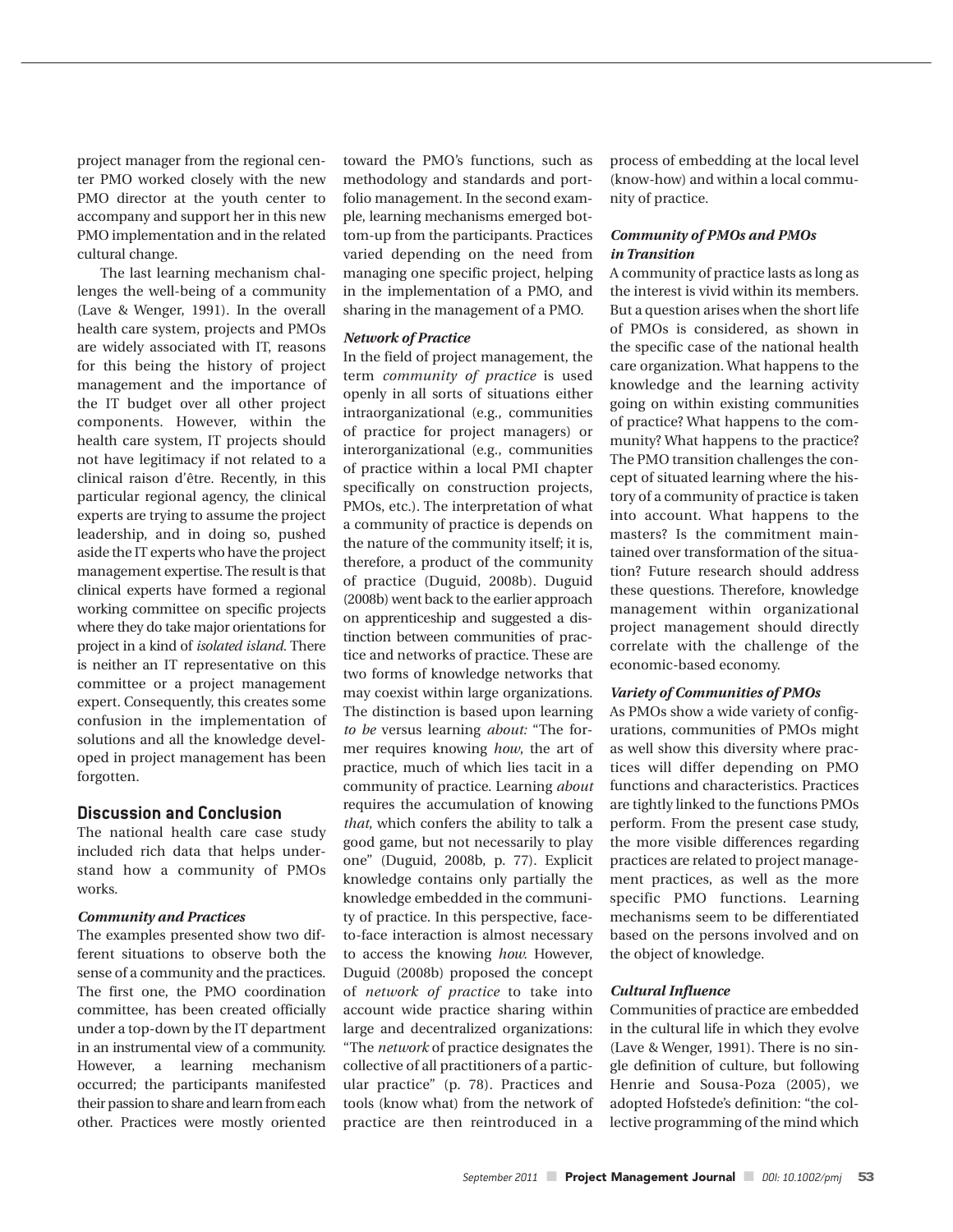distinguishes the members of one group of category of people from another" (1997, p. 5). In our research, cultural groups could be identified at two levels: the country and the communities of PMOs.

At the country level, this article examines communities of practice within a single-case study. Four organizations have been targeted as part of our data collection design. They were chosen for their cultural diversity in terms of: (1) countries (four); (2) private (two)/public (one)/mutual (one); (3) industry (health care, manufacturing, telecommunications, and banking); and (4) physical (three) and virtual PMO (one). To that end, we contextualize the case—analyses within cultural commonality as opposed to cultural differences, especially as neither case studies by themselves nor the sampling approach chosen would allow for more than speculative results about cultural influences or differences (i.e., one data point per country). When the full data collection and analysis is done, this cultural aspect will be taken into consideration.

The cultural aspect should also be taken into account within the communities of PMOs. As shown in the health care case, communities of practice allow individuals from different internal or even external units to participate in a common social network. Even within the same type of organization and the same country, each of these individuals comes from a culturally different mindset within their own local innovation field (J. S. Brown & Duguid, 2001). Cultural issues seem to play an influential role in the knowledge dynamic process within communities of practice.

In conclusion, preliminary results from this research seems to shed light on the role that PMOs can play as drivers of knowledge management within organizations. Qualitative case studies within the national health care network described previously illustrate the interplay between PMOs being part of communities of PMOs. Multiple social networks have become visible in sharing concrete practices within learning mechanisms. More work still needs to be done. Yet, results from this research confirm that the community of practice theory presents legitimacy in the study of knowledge management within organizational project management. ■

#### **References**

**Abril, R., & Müller, R. (2009).** Lessons learned as organizational project memories. In J. Girard (Ed.), *Building organizational memories: Will you know what you knew?* (pp. 97–114). New York: Information Science Reference.

**Almeida, P., & Kogut, B. (1999).** Localization of knowledge and the mobility of engineers in regional networks. *Management Science, 45*(7), 905–917.

**Arthur, M. B., DeFillippi, R. J., & Jones, C. (2001).** Project-based learning as the interplay of career and company nonfinancial capital. *Management Learning, 32*(1), 99–117.

**Association for Project Management. (2000).** *Project management body of knowledge.* Cambridge, UK: Dixon Miles. **Aubry, M., Hobbs, B., & Thuillier, D. (2007).** A new framework for understanding organisational project management through PMO. *International Journal of Project Management, 25*(4), 328–336.

**Aubry, M., Müller, R., Hobbs, B., & Blomquist, T. (2009, October).** *Project management offices in transition*. Paper presented at the International Research Network on Organizing by Projects Conference, Berlin, Germany.

**Bellini, E., & Canonico, P. (2008).** Knowing communities in projectdriven organizations: Analysing the strategic impact of socially constructed HRM practices. *International Journal of Project Management, 26*(1), 44–50.

**Blackburn, S. (2002).** The project manager and the project-network. *International Journal of Project Management, 20*(3), 199–204.

**Bredillet, C. N. (2004).** Projects: Learning at the edge of organization. In P. W. G. Morris & J. K. Pinto (Eds.), *The Wiley guide to managing projects* (pp. 1112–1136). Hoboken, NJ: Wiley. **Bredillet, C. N. (2007).** From the editor:

Exploring research in project management: Nine schools of project management research (part 1). *Project Management Journal, 38*(2), 3–4.

**Bredillet, C., Ruiz, P., & Yatim, F. (2008, July).** *Investigating the development of project management: A time-distance analysis approach of G8, European G6, and outreach 5 countries*. Paper presented at the 2008 PMI Research Conference, Warsaw, Poland.

**Breschi, S., Lissoni, F., & Montobbio, F. (2007).** The scientific productivity of academics inventors: New evidence from Italian data. *Economics of Innovation and New Technology, 16*(2), 101–118.

**Bresnen, M., Edelman, L., Newell, S., Scarbrough, H., & Swan, J. (2003).** Social practices and the management of knowledge in project environments. *International Journal of Project Management, 21*(3), 157–166.

**Brookes, N. J., Morton, S. C., Dainty, A. R. J., & Burns, N. D. (2006).** Social processes, patterns and practices and project knowledge management: A theoretical framework and an empirical investigation. *International Journal of Project Management, 24*(6), 474–482.

**Brown, J. S., & Duguid, P. (2001).** Knowledge and organization: A socialpractice perspective. *Organization Science, 12*(2), 198–213.

**Brown, S. L., & Eisenhardt, K. M. (1997).** The art of continuous change: Linking complexity theory and timepaced evolution in relentlessly shifting organizations. *Administrative Science Quarterly, 42*(1), 1–34.

**Bruner, J. (1996).** *The culture of education.* Cambridge, MA: Harvard University Press.

**Clarke, T. (2004).** The stakeholder corporation: A business philosophy for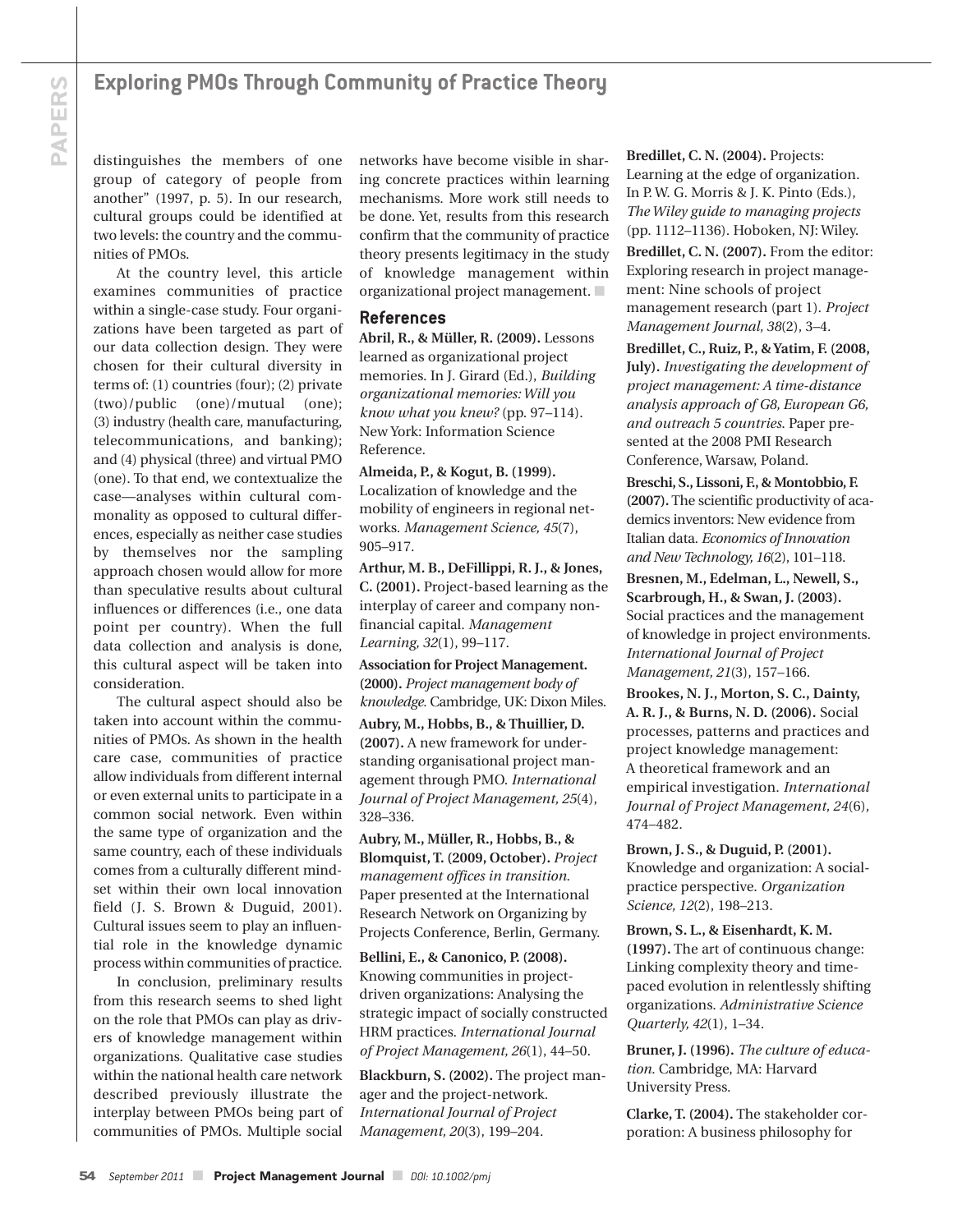the information age. In T. Clarke (Ed.), *Theories of corporate governance: The philosophical foundations of corporate governance* (pp. 189–202). London: Routledge.

**Corbin, J., & Strauss, A. L. (1990).** Grounded theory research: Procedures, canons, and evaluative criteria. *Qualitative Sociology, 13*(1), 3–21.

**Crawford, L., & Cooke-Davies, T. J. (2005, September).** *Project governance: The pivotal role of the executive sponsor*. Paper presented at the PMI Global Congress North America, Toronto, Canada.

**Duguid, P. (2008a).** Prologue: Community of practice then and now. In A. Amin & J. Roberts (Eds.), *Community, economic creativity, and organization* (pp. 1–10). Oxford, UK: Oxford University Press.

**Duguid, P. (2008b).** The art of knowing: Social and tacit dimensions of knowledge and the limits of the community of practice. In A. Amin & J. Roberts (Eds.), *Community, economic creativity, and organization* (pp. 69–89). Oxford, UK: Oxford University Press.

**Eisenhardt, K. M. (1989).** Building theories from case study research. *Academy of Management Review, 14*(4), 532–550.

**Fernie, S., Green, S. D., Weller, S. J., & Newcombe, R. (2003).** Knowledge sharing: Context, confusion and controversy. *International Journal of Project Management, 21*(3), 177–187.

**Gertler, M. S. (2003).** Tacit knowledge and the economic geography of context, or the undefinable tacitness of being (there). *Journal of Economic Geography, 3*(1), 75–99.

**Gibson, C. B., & Birkinshaw, J. (2004).** The antecedents, consequences, and mediating role of organizational ambidexterity. *Academy of Management Journal, 47*(2), 209–226.

**Glückler, J. (2008).** Islands of expertise—Global knowledge transfer in a technology service firm. *SPACES online, 6*(03). Retrieved from

http://www.spaces-online .uni-hd.de/include/SPACES 2008-03 Glueckler.pdf

**Henrie, M., & Sousa-Poza, A. (2005).** Project management: A cultural literature review. *Project Management Journal, 36*(2), 5–14.

**Hobbs, B., & Aubry, M. (2007).** A multiphase research program investigating project management offices (PMOs): The results of phase 1. *Project Management Journal, 38*(1), 74–86.

**Hobbs, B., & Aubry, M. (2008).** An empirically grounded search for a typology of project management offices. *Project Management Journal, 39*(S1), S69–S82.

**Hobbs, B., & Aubry, M. (2010).** *The project management office or PMO: A quest for understanding.* Newtown Square, PA: Project Management Institute.

**Hofstede, G. H. (1997).** *Cultures and organizations: Software of the mind.* New York: McGraw-Hill.

**Jick, T. D. (1979).** Mixing qualitative and quantitative methods: Triangulation in action. *Administrative Science Quarterly, 24*(4), 602–611.

**Keegan, A., & Turner, R. J. (2001).** Quantity versus quality in projectbased learning practices. *Management Learning, 32*(1), 77–98.

**Kotnour, T. (1999).** A learning framework for project management. *Project Management Journal, 30*(2), 32–38.

**Kotnour, T. (2000).** Organizational learning practices in the project management environment. *International Journal of Quality & Reliability Management, 17*(4/5), 393–406.

**Lave, J. (2008).** Epilogue: Situated learning and changing practice. In A. Amin & J. Roberts (Eds.), *Community, economic creativity, and organization* (pp. 283–296). Oxford, UK: Oxford University Press.

**Lave, J., & Wenger, E. (1991).** *Situated learning: Legitimate peripheral participation.* New York: Cambridge University Press.

**Lazega, E. (2001).** *The collegial phenomenon: The social mechanisms of cooperation among peers in a corporate law partnership.* Oxford, UK: Oxford University Press.

**Lazega, E., & Pattison, P. E. (2001).** Social capital as social mechanisms and collective assets. In N. Lin, K. S. Cook, & R. Burt (Eds.), *Social capital: Theory and research* (pp. 185–208). New York: Aldine-de Gruyter.

**Manning, S. (2005).** Managing project networks as dynamic organizational forms: Learning from the TV movie industry. *International Journal of Project Management, 23*(5), 410–414.

**Mead, S. P. (2001).** Using social network analysis to visualize project teams. *Project Management Journal, 32*(4), 32–38.

**Merriam-Webster. (2007).** *Merriam-Webster's collegiate dictionary* (11th ed.). (2007). Springfield, MA: Author.

**Miles, M. B., & Huberman, A. M. (1994).** *Qualitative data analysis: A source book of new methods.* Beverly Hills, CA: Sage.

**Mitchell, J. C. (1969).** The concept and use of social network. In J. C. Mitchell (Ed.), *Social networks in urban situations: Analysis of personal relationships in central African towns* (pp. 1–50). Manchester: Manchester University Press.

**Müller, R. (2009).** *Project governance.* Aldershot, UK: Gower.

**Nonaka, I., & Takeuchi, H. (1995).** *The knowledge-creating company.* New York: Oxford University Press.

**Nonaka, I., & von Krogh, G. (2009).** Tacit knowledge and knowledge conversion: Controversy and advancement in organizational knowledge creation theory. *Organization Science, 20*(3), 635–652.

**Ouchi, W. G., & Maguire, M. A. (1975).** Organizational control: Two functions. *Administrative Science Quarterly, 20*(4), 559–569.

**Powell, W. W., Koput, K. W., & Smith-Doerr, L. (1996).** Interorganizational collaboration and the locus of innovation: